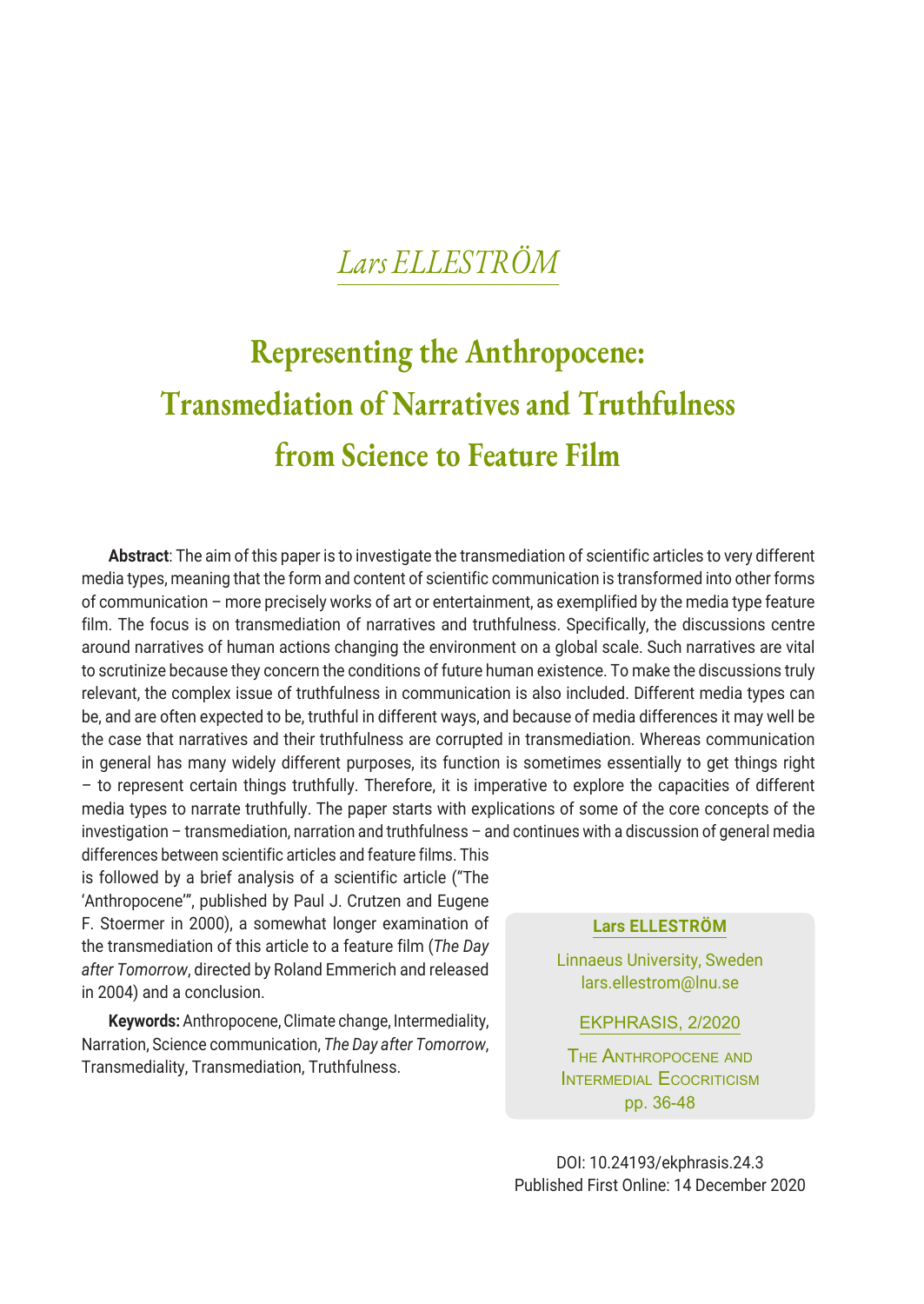#### **Introduction**

The aim of this paper is to investigate what may happen when scientific articles are transmediated to very different media types, meaning that the form and content of scientific communication is transformed into other forms of communication – more precisely works of art or entertainment, as exemplified by the media type feature film. The focus is on transmediation of narratives and truthfulness, not on transmediation of media characteristics in general. Specifically, the discussions centre around narratives of human actions changing the environment on a global scale. Such narratives are vital to scrutinize because they concern the conditions of future human existence. To make the discussions truly relevant, I also include the complex issue of truthfulness in communication. Different media types can be, and are often expected to be, truthful in different ways, and because of media differences it may well be the case that narratives and truthfulness are corrupted in transmediation, that is, when they are transferred among different media types. Whereas communication in general has many widely different purposes, its function is sometimes essentially to get things right – to represent certain things truthfully. Therefore, I find it imperative to explore the capacities of different media types to narrate truthfully.

To make these complex issues graspable in a simplified way, I compare two specific media products. The paper straightforwardly consists of a brief analysis of a scientific article, a somewhat longer examination of the transmediation of this article to a feature film and a conclusion. However, before starting the analytical work, I must define and explain some of the core concepts of the investigation.

I delineate *transmediation* as media characteristics being represented again by another kind of medium (Elleström 2014: 11–35). For instance, the persons in a photograph in a newspaper or the visual actions in a film may be described by spoken words; a musical score may be performed by a musician; the oral statements of a witness may be written down; a story and characters in a theatrical play may be adapted to a movie; the gist of a scientific account may be rendered into a visual diagram; and written alphabetical text may be transformed to Braille writing. One can even understand the recipe in a cookbook being realized as a meal communicating, for instance, affection, contrasts or the sense of a certain season of the year, in terms of transmediation. However, transmediation occurs not only among specific media products but also among qualified media types and between media products and qualified media types (cf. Tornborg 2020; Salmose 2020). A qualified media type is one that is established through its contextual existence (in certain times, places and cultures) and expected functions (what sort of communication it should achieve). If one thinks in terms of general filmic qualities in a written article in a magazine, this is a case of transmediation from the qualified medium of film to a specific media product.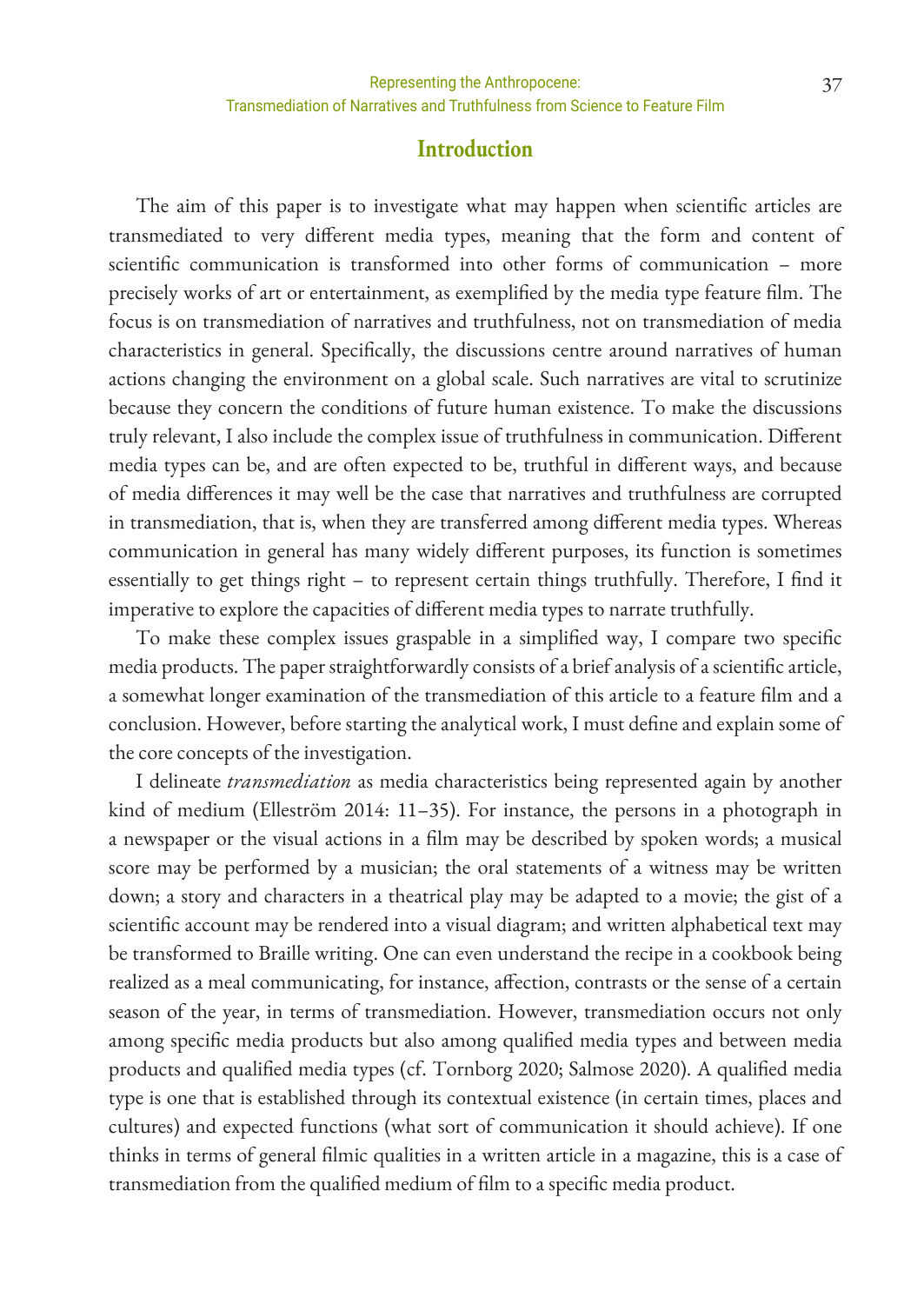A *narrative* is something that emerges in communication when a media product represents events that are temporally related to each other in a meaningful way. Normally, narratives represent not only events but also an abundance of other things, embedding the events in a broader context. However, the core of a narrative, which one can call a *story*, is exactly this: *represented events that are temporally interrelated in a meaningful way* (Elleström 2019: 35–44; cf. similar and well-known but less transmedial definitions in, for instance, Chatman 1978 and Bal 2009). Contrary to some narrow understandings of narration in the field of science communication (Dahlstrom and Scheufele 2018: 1), I do not take narratives to be restricted to representations of persons (characters) involved in events; representations of meaningfully interrelated events that do not result from human actions are also narratives.

I base my definition of *truthfulness* on Charles Sanders Peirce's notion of index. According to Peirce, indices are signs grounded on contiguity, real connections (see, for instance, Peirce 1932: CP 2.303–304 [1902], CP2.247–249 [c.1903]). It is those media traits that are perceived to have real connections to the extracommunicational domain (what one perceives to be the world outside the immediate domain of communication) that ultimately create external truthfulness (Elleström 2018). Because the world and our experiences of it are immensely multifaceted, there is no easy way to explore truthfulness in general. Media products can be truthful to, for instance, our direct perceptions and experiences of the surrounding world or to our acquaintance with earlier communication; to objects that are material or mental; to objects that are universal or those that are particular; to objects that are typical or atypical; permanent or temporary; and global or local. Communication can furthermore be truthful to objects that are wholes or to objects that are details; to objects that have previously been manifested, that are currently manifested, that are bound to be manifested or that may be manifested.

As a background to the analytical work, I should also say something about differences between how the two qualified media types scientific articles and feature films are construed in a floating media landscape of changing and partly overlapping qualified media types and subtypes. On a basic level, there are major differences in media modalities (Elleström 2010): whereas scientific articles are non-temporal (albeit sequentially decoded, of course), feature films are temporal. Because one only needs to see them to read them, scientific articles are simply visual; feature films, on the other hand, are visual and auditory. Scientific articles are dominated by symbols, habitual signs (written letters and words), often complemented by icons, signs based on similarity, in the form of visual diagrams, photographs etc. In contrast, feature films are dominated by visual and auditory icons (images, broadly speaking), normally complemented by visual and auditory symbols, primarily in the form of written and spoken words (for definitions of these sign types, see Peirce 1932: CP 2.303–304 [1902], CP2.247– 249 [c.1903]).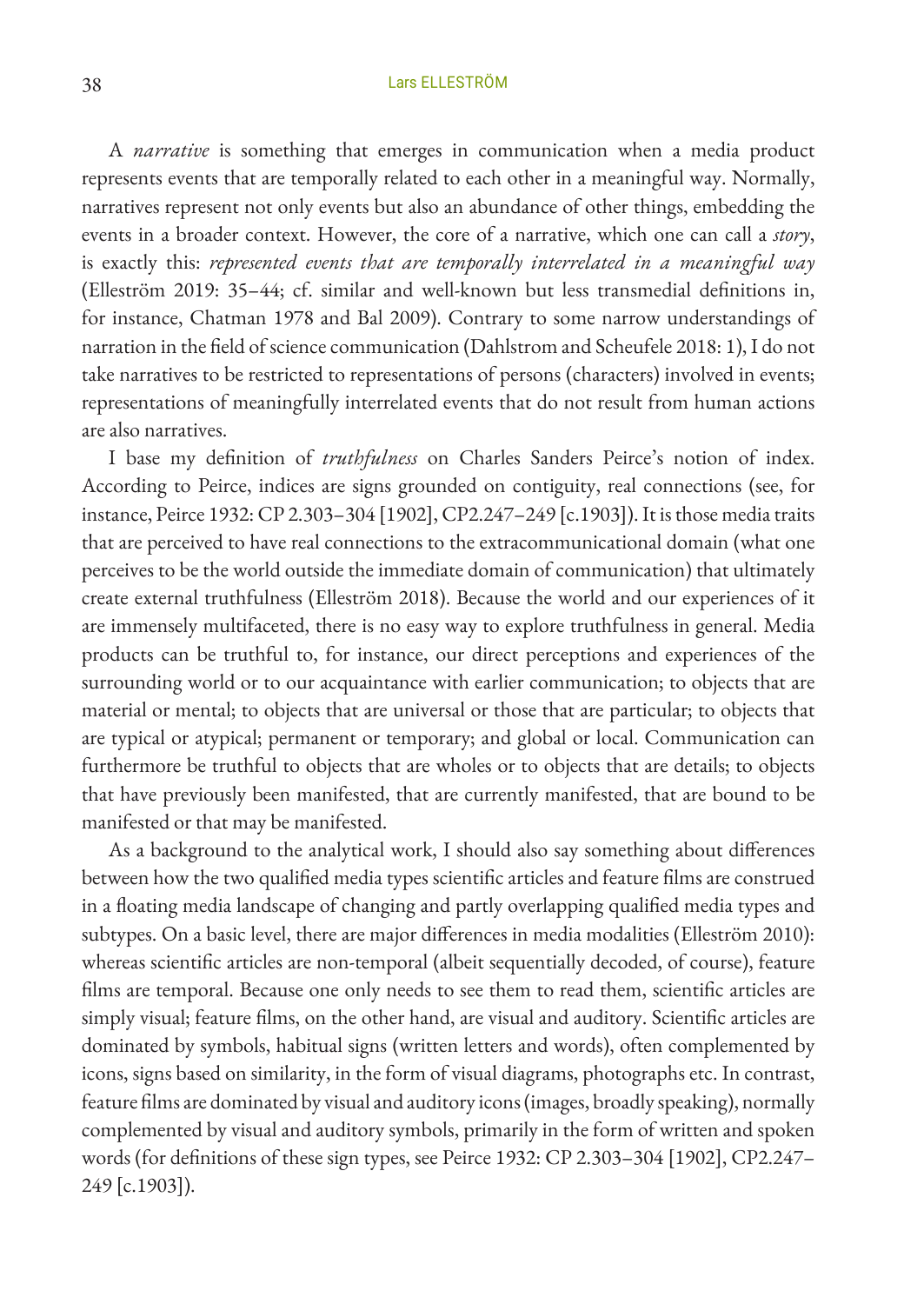#### Representing the Anthropocene: 39 Transmediation of Narratives and Truthfulness from Science to Feature Film

The two media types are furthermore operationally qualified in different ways. For instance, whereas media products that are categorised as scientific articles are strongly expected to connect methodically to other scientific publications, what we think of as feature films are ideally expected to be artistic or entertaining. However, in this paper, I focus on a limited range of qualified media traits related to narration and truthfulness. Feature films are clearly expected to be at least rudimentarily narrative; if nothing at all happens, the audience gets frustrated. Although less evidently, scientific articles are also expected to be narrative, that is, to consist of represented events that are temporally interrelated in a meaningful way. One major difference is that, whereas the meaningfully interrelated events in feature films are normally strongly related to represented persons that interact in various ways, the meaningfully interrelated events in scientific articles are usually related to represented phenomena that are not individual creatures, which means that the events may be abstract rather than concrete. Nevertheless, the reader of a scientific article would also be frustrated if nothing happens in it, even on a conceptual level.

Media types are also often qualified in terms of truthfulness. One anticipates different media types to be truthful in different ways because of explicit or implicit agreements. In other words, asserting that a certain media product belongs to a particular media type means that one makes certain truth claims. However, because of the floating borders of most qualified media types, and because there are few agreements on the exact nature of expected truthfulness in various media types, it is impossible to avoid a certain vagueness when trying to capture these differences – although media differences in degree, rather than in definite quality, are clearly present.

Thus, to connect to some of the previously mentioned forms of truthfulness, I argue that scientific articles, as well as feature films, might be assumed or even required to be truthful to objects that are both material and mental. This depends on the submedia types, or genres: there are scientific branches such as physics that must aim at truthfulness in relation to the material world, and there are scientific branches such as psychology that must aim at truthfulness in relation to our mental lives. Similarly, there are types of feature films where truthful representations of the surrounding world are of the essence, and there are types of feature films that first require psychological truthfulness.

There are probably larger overall differences between the two media types, as we have come to understand them today, in terms of expected truthfulness to universal versus particular objects and typical versus atypical objects. Even if science often strives towards formulating general rules or even laws, it can never ignore particular or atypical phenomena. If deviations are underestimated or completely left out, there is a risk that the whole picture cracks – that the theories turn out to be wrong. Once more depending on the submedia types, or genres, feature films, on the other hand, being art and entertainment, are rather assumed to represent truthfully what is universal or typical. Even if represented persons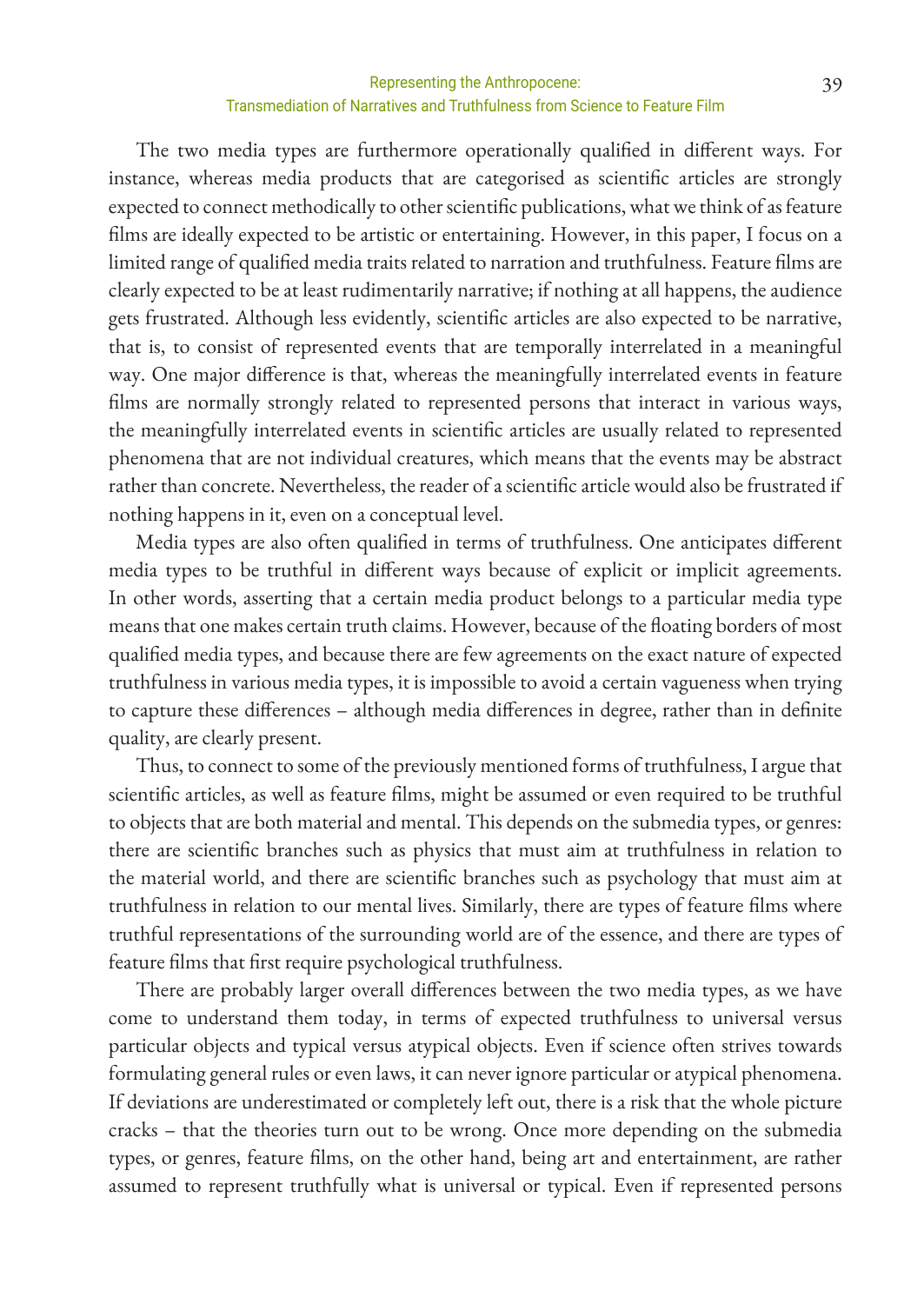and events may seem unusual or extreme, one largely expects to find traits that are broadly applicable to the conditions of existence in general and humankind in particular.

I also believe that there are differences in expectations regarding truthful details and wholes. For scientific representations, truthfulness in details is probably generally most important. The whole picture can wait, so to speak, until enough truthful details are accumulated. In feature films and other art and entertainment, on the other hand, one primarily assumes communication of truthful wholes. Untruthful details, which one would never accept in science, do not necessarily rule out the truthfulness of the whole. Similarly, truthfulness in details does not guarantee in any way a truthful whole, which requires sophisticated composition.

Finally, I would argue that scientific articles as well as feature films might be equally expected to be truthful to objects that have previously been manifested, that are currently manifested, that are bound to be manifested or that may be manifested. From all this follows that, despite more or less decisive media and submedia differences in terms of expected truthfulness – differences in truth claims – truthfulness is not at all restricted to a few exclusive media types such as scientific publications, news reports, documentaries and testimonies. I therefore find it misleading to think of media types in terms of 'non-fiction' and 'fiction', if the dichotomy is understood to imply divides such as 'fact' versus 'fabrication' or 'real' versus 'invented' (for elaborations, see Elleström 2018). I also reject the widespread notion that there are inherent conflicts between narration and scientific reasoning or between narration and truth claims, as explicitly argued by Dahlstrom and Scheufele (2018). Narration and truthfulness exist, and are expected to exist – albeit in partly different ways – both in science and in art and entertainment such as feature films. Therefore, to some extent, narration and truthfulness can be transmediated among the different media types.

## **"The 'Anthropocene'"**

I will now briefly analyse the scientific article "The 'Anthropocene'" (2000), written by atmospheric chemist Paul J. Crutzen and ecologist Eugene F. Stoermer and issued in a publication called *Global Change Newsletter* the year 2000. Although the article is not at all extensive, it includes several references to other scientific work, and the journal is a scientific forum for high-standard research. I choose this particular article because it is widely believed that it inaugurated the contemporary concept of the Anthropocene, a geological period generated by human actions. It is hence one of the vital source media products regarding communication on the Anthropocene.

The article constitutes a narrative with a core story with concrete rather than abstract events, which makes it fairly easy to comprehend also for laypersons. However, a deeper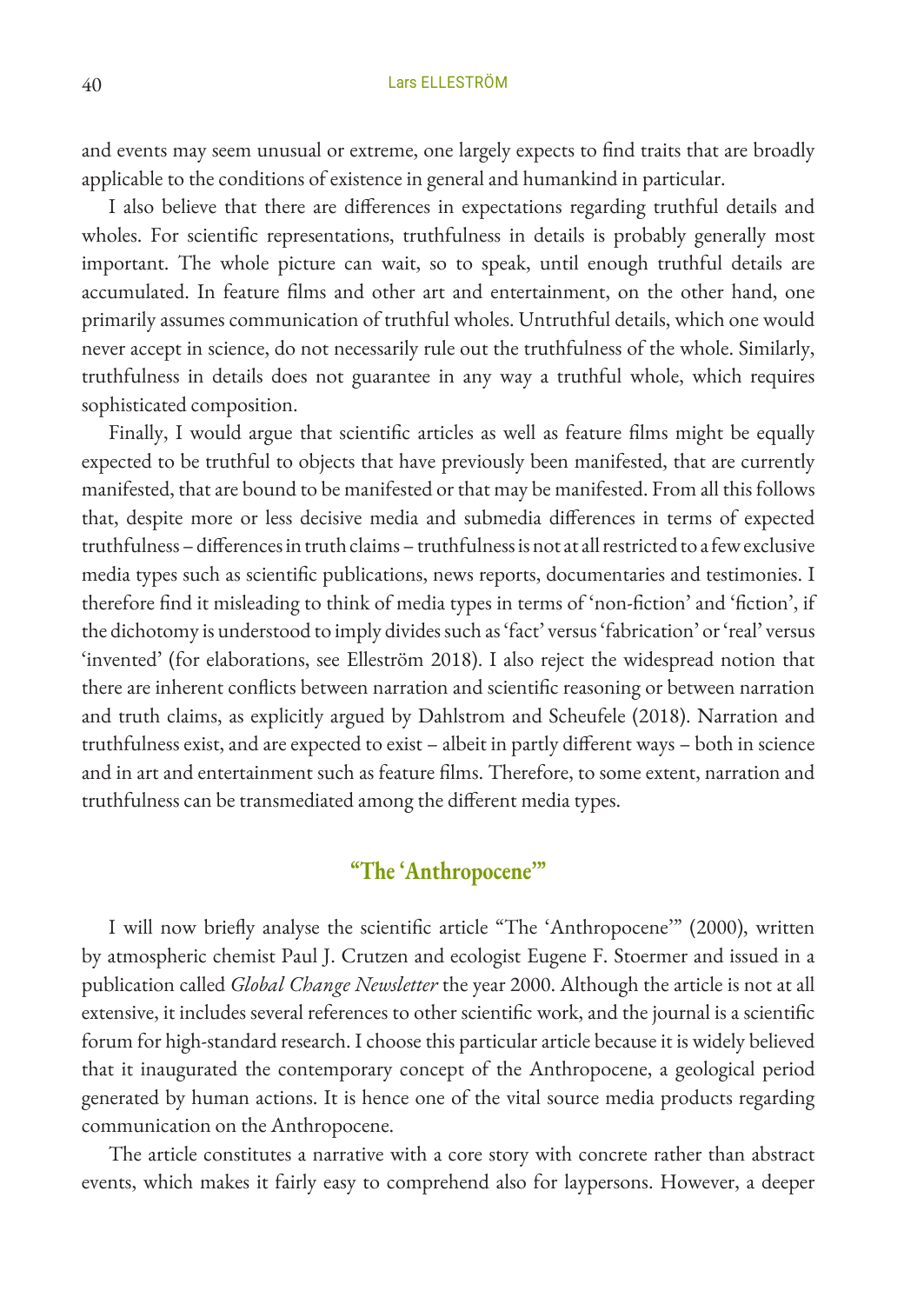understanding of its story requires knowledge of some major background stories: the histories of the universe, our own solar system and planet Earth.

These stories start with the major event, to say the least, which physicists call the Big Bang, and continue with the creation of the elements, the stars (including our own sun), the formation and major changes of the Earth, and eventually the events that give rise to geological epochs. One of the most recent events, considering the vast scope of the geological time scale, is when rising temperature caused a post-glacial geological epoch called the Holocene. This new chapter in the story of the Earth, so to speak, is supposed to have lasted for the past 10,000–12,000 years.

So far, all events in the story of planet Earth, and the universe at large, are clearly understood as occurrences. However, the concept of the Anthropocene offers a new kind of narrative, where the story is largely formed by another sort of event: actions. Let me explain the difference (Elleström 2019: 77–84).

I define *states* as relatively stable conditions flanked by events, while *events* are sudden or slow changes of conditions. Hence, states tend toward lack of evolvement, whereas events clearly comprise evolvement. In the context of human communication, it is useful to distinguish between the two recently mentioned forms of events: *actions* and *occurrences*. Actions are events resulting from acts of volition, while occurrences are events not resulting from acts of volition.

Narratives of the Anthropocene thus have a core story consisting of represented events that can be understood not only as natural occurrences, as in narratives of earlier geological epochs and everything preceding the creation of the Earth, but also as human actions having large-scale effects on our planet's development. Crutzen and Stoermer's narrative starts with the recently mentioned major occurrence of rising temperatures initiating the Holocene, and continues with representations of a series of interrelated human actions combined with natural occurrences. According to the scientists, all these actions and occurrences lead to such a large shift of our planet's condition that it is motivated to say that a new geological epoch has now started – the Anthropocene. The represented events in the article are, among others, a dramatic increase of the human population accompanied by an equally dramatic growth in cattle population, urbanization, exhaustion of fossil fuels, a massive release of sulphur dioxide (SO<sub>2</sub>) to the atmosphere, huge transformation of the land surface, enormous amounts of nitrogen fixed and applied as fertilizers, vast use of fresh water and massive release of greenhouse gases and toxic substances in the environment.

However, the story does not end there. Crutzen and Stoermer also emphasise that the fact that "several climatically important 'greenhouse' gases have substantially increased in the atmosphere" (17) possibly will lead to future occurrences: "climate may depart significantly from natural behaviour over the next 50,000 years" (17). It is clear that among all events in this scientific narrative, human actions play a central role. These actions, combined with and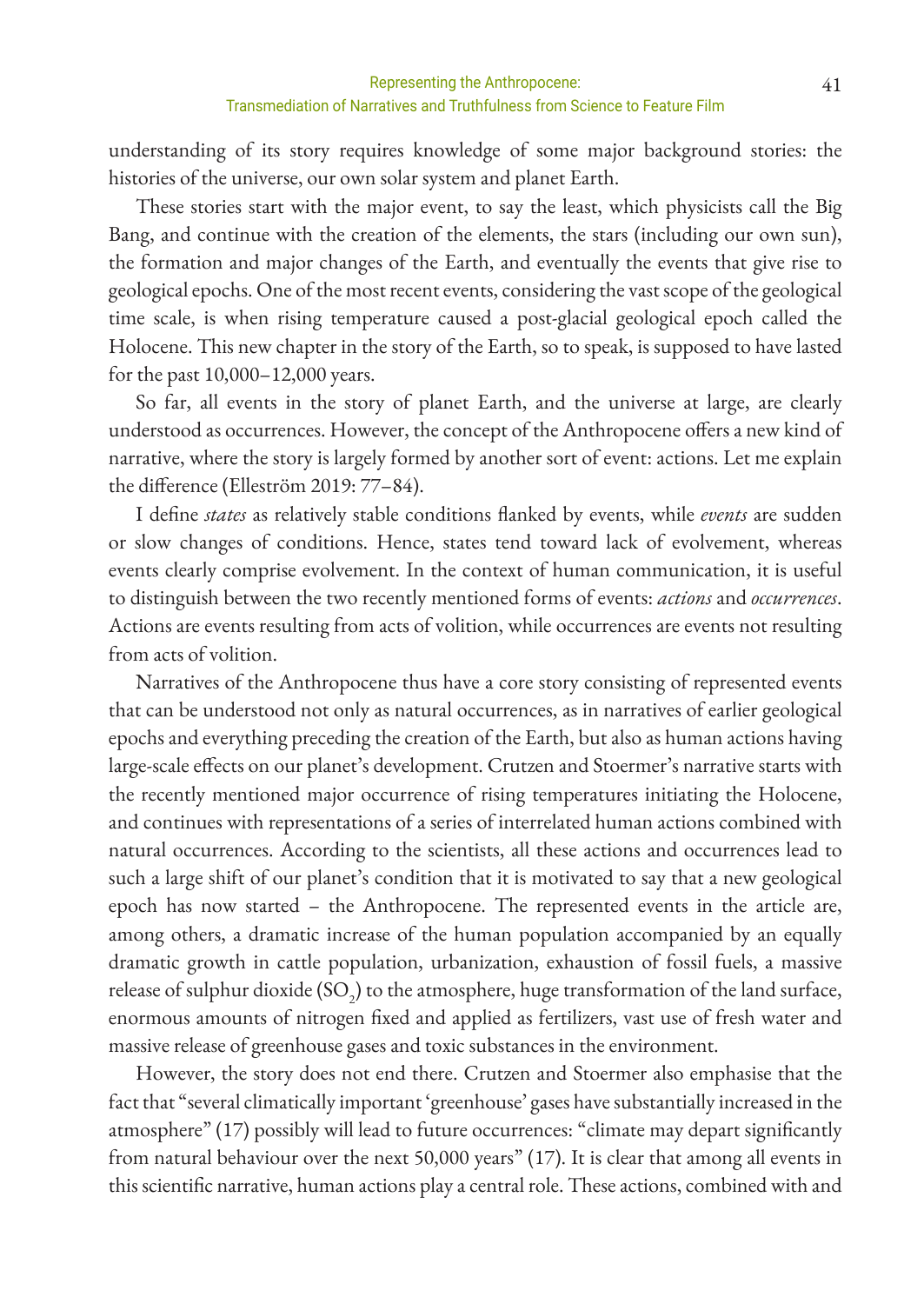leading to natural occurrences and other human actions, result in accumulated, large-scale anthropogenic changes of our planet.

Scientific articles like this one by Crutzen and Stoermer, consisting mainly of words and numerals, cannot be said to be truthful as such in isolation. They are strongly dominated by symbols – habitual signs – and truthfulness requires indices with real connections to the extracommunicational domain. In principle, a media product looking precisely like a scientific article may claim things that are utterly untruthful, which has indeed often been and still sometimes is the case. Therefore, truthfulness of many scientific articles depends on connections to other associated media products through chains of signs creating coherence among the media products to such an extent that they, in the end, might even be said to form one large media product. To produce truthfulness, the associated media products must eventually, in the chains of signs, contain strong indices that create perceived real connections to the extracommunicational domain.

I assert that the truth claims of scientific articles like the one by Crutzen and Stoermer rely entirely on expected indices in associated media products such as other publications and, particularly, the data that accompany the publications in one way or another and are available for retrieval: representations such as photographs, graphs, tables and data assemblages generated by various instruments that are perceived to be indexical. In the case of geoscience, these required chains of signs leading to strong extracommunicational indices may result in the whole planet being drawn into the communication to create truthfulness. In the end, one is lead to the indices in the geological layers of the earth, in the seas and in the atmosphere, and planet Earth becomes one big media product!

# *The Day after Tomorrow*

Let us now leave the area of scientific publications for a moment and enter the domain of art and entertainment, focussing particularly on *The Day after Tomorrow*, a feature film from 2004 directed by Roland Emmerich. In 2016, Michael Svoboda stated that this is still "the most successful film explicitly devoted to climate change" and that it provides the model for other similar films (Svoboda 2016: 48). According to Maria Sakellari, its impact on film viewers regarding their perception of environmental issues follows a typical pattern for movies on climate change: "the film did increase awareness and concern about the potential effects of climate change and had positive, although short-lived, effects on willingness to act" (Sakellari 2015: 831). It is, furthermore, "the film most frequently addressed in academic analyses of films about climate change" (Svoboda 2016: 54). My main reason for analysing this particular film is precisely this: it is well known, it is representative and it gives me the opportunity to connect to an ongoing academic discussion. It is also one of the vital target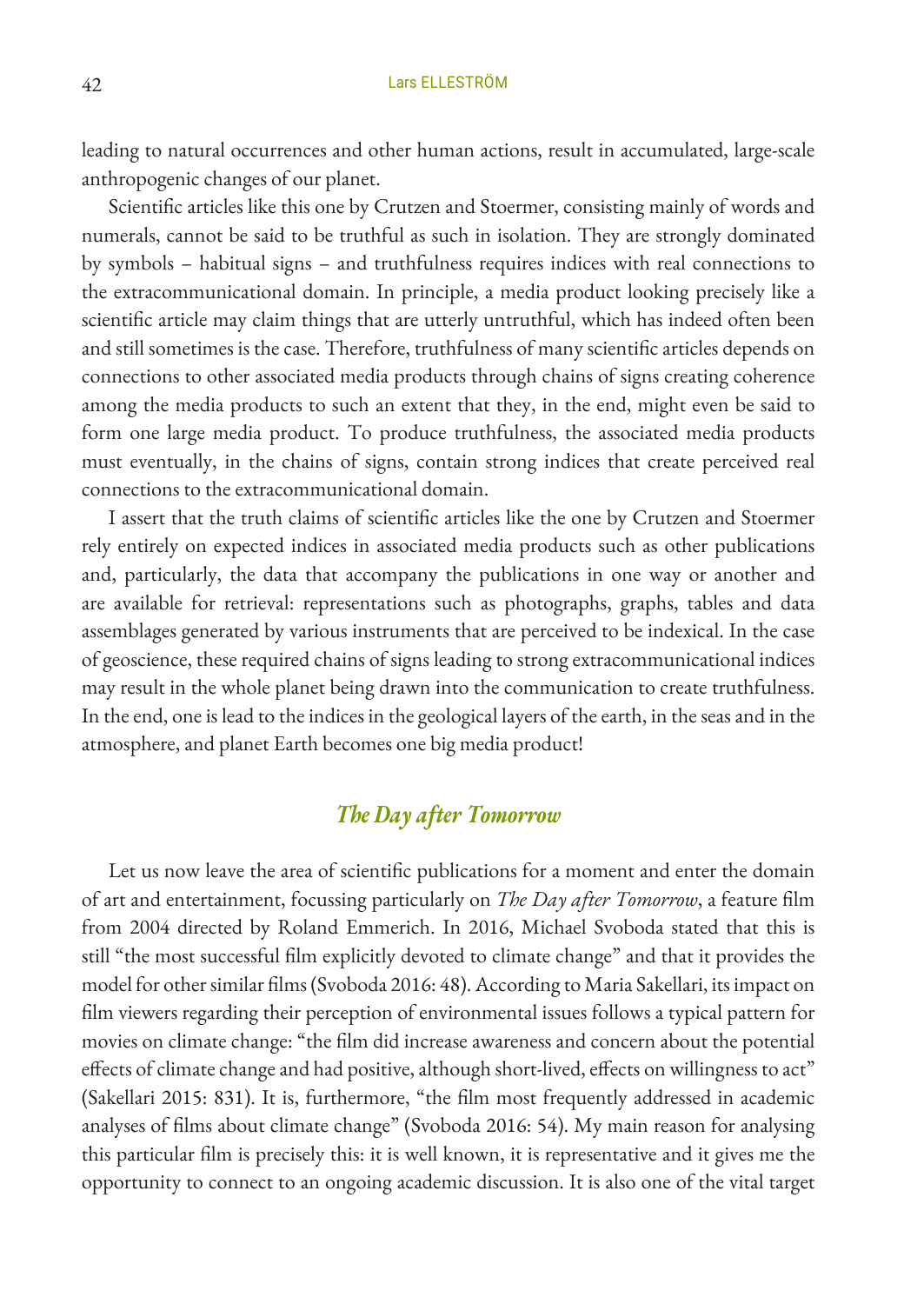media products regarding transmediation of the scientific concepts of the Anthropocene and global warming to media types qualified as artistic or entertaining.

However, stating that it is a vital media product does not mean that I argue for (or against) its artistic, ethical or persuasive qualities. After an in-depth analysis and discussion of *The Day after Tomorrow*, Niklas Salmose concluded that, "[t]he blockbuster actionadventure narrative, despite its ability to create a sensation of the apocalyptic sublime – an experience of climate catastrophe – is not apt for creating either the urgency or the agency to change our current life styles and attitudes in order to salvage the planet" (Salmose 2018: 1429). However, the imperative question whether this particular film or any other media product, including scientific publications, are apt to change people's lifestyle and attitudes lies beyond the aim of this paper, which is to investigate the possibility of transmediation of narratives and truthfulness from science to art and entertainment – whether these narratives are efficient in affecting our behaviour or not.

As already indicated, I here analyse one specific source media product and one specific target media product to make the process of transmediation more palpable, although my primary concern is to investigate transmediation of environmental issues between the two qualified media types scientific article and feature film, and even more broadly from science to art and entertainment in general. The two chosen media products are examples of relevant media products. Thus, the analysed scientific article is one of many source media products. To highlight the multitude and complexity of scientific ideas of the Anthropocene (for instance, the geological basis of the concept remains contested [see Bruhn 2020: 218]), it would be necessary to involve several other source media products. Furthermore, it would have been possible to extend the analysis to a more clear-cut, but less scientific, source media product mentioned in the film's credit titles: the book *The Coming Global Superstorm* by Art Bell and Whitley Strieber. Similarly, the feature film *The Day after Tomorrow* is one of many target media products. I do not at all argue that there is a simple one-to-one transmediation between the article "The 'Anthropocene'" and this film. However, parts of the core stories of the two narratives are clearly similar.

Chase Hobbs-Morgan has accurately noted that Emmerich's film "compresses the slow violence of climate change into the span of a few days, rendering it spectacular" (Hobbs-Morgan 2017: 86). I will refer to these time scales in the film, on the one hand, global events during thousands of years, and, on the other, global and more personal events during a few days, as the long-term narrative and the short-term narrative, respectively. A very brief summary of the film's short-term narrative, emphasizing events that are relevant for this paper, reads as follows. Paleo-climatologist Jack Hall is on an expedition in Antarctica drilling for ice core samples and then presents his findings on global warming at a conference in front of a largely sceptical audience. Not much later, there are disturbing signs of dramatic changes in the North Atlantic Current and the climate system changes for the worst all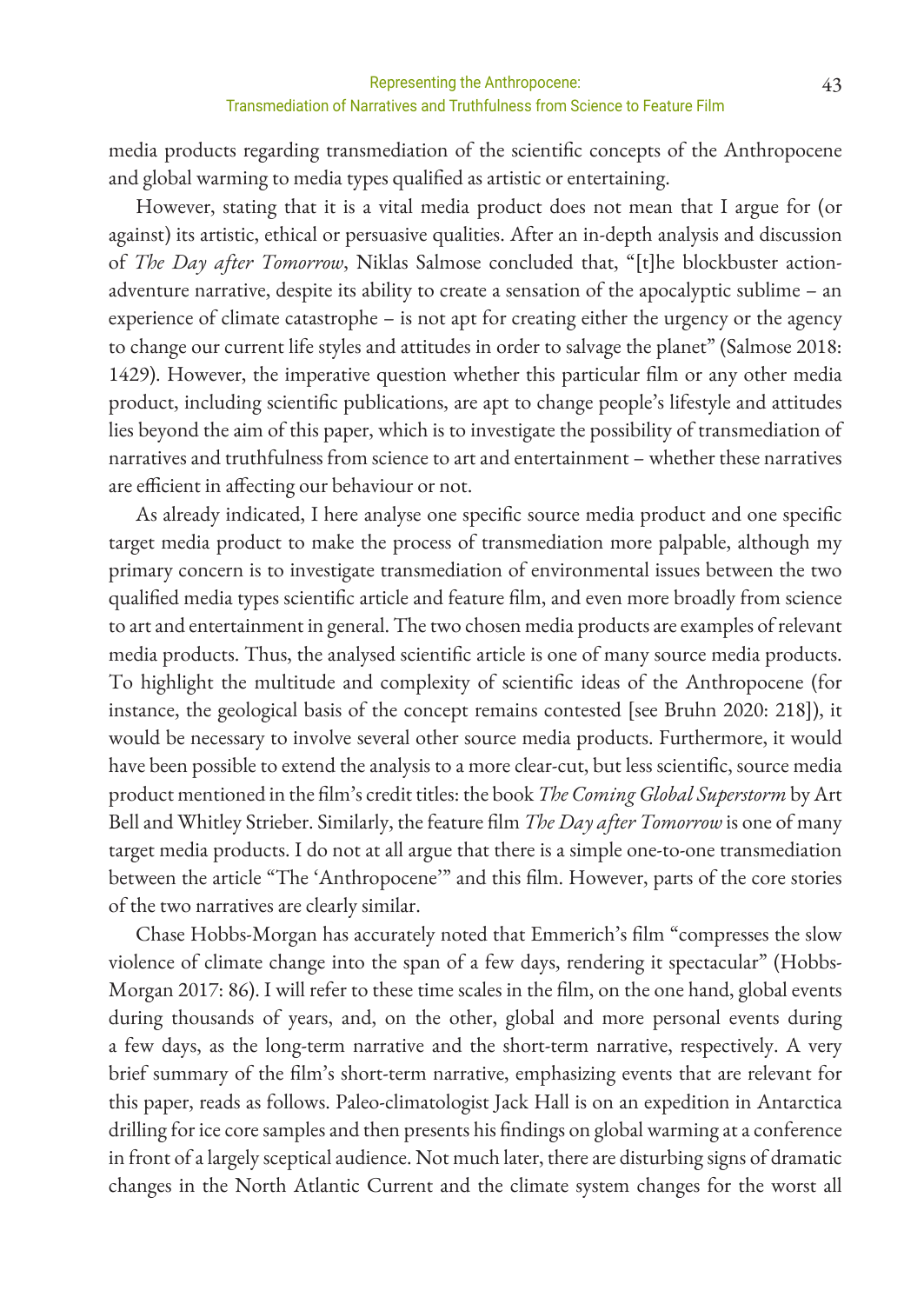over Earth. Jack sees the US President and gives him the bad news that his estimate of years is now down to days before the planet enters a new ice age. He advises the President to evacuate everybody in the southern states to Mexico, because it is too late to evacuate the people in the northern states. Millions of people, including the President, die because of the cold. Meanwhile, Jack's son, Sam, is in New York City for an academic competition. When a superstorm hits the city, Sam and his friends manage to seek refuge in the New York Public Library. Jack sets off for Manhattan to find his son. Thanks to his experience of polar expeditions, he succeeds, and US Army soldiers in helicopters rescue them. The survival of Sam and his friends gives hope to the new President who, from Mexico, orders search and rescue teams to look for other survivors.

Thus, short-term events in the personal lives of the protagonists are sandwiched with short-term global events: temperature drops in the North Atlantic, extreme hailstorms, tornados, flooding, so-called superstorms etc. However, not many details in this shortterm narrative are relevant for analysing transmediation of the Anthropocene. One should note, though, that the first significant short-term events in the very beginning of the film, where Jack and his colleagues are drilling for ice core samples, clearly connect to Crutzen and Stoermer's article. The two scientists suggested that the Anthropocene starts in the latter part of the 18th century "because, during the past two centuries, the global effects of human activities have become clearly noticeable. This is the period when data retrieved from glacial ice cores show the beginning of a growth in the atmospheric concentrations of several 'greenhouse gases'" (17).

Just as Crutzen and Stoermer's narrative catches up and continues large-scale narratives of the universe and planet Earth, adding recent human actions to the natural occurrences for billions of years, the short-term narrative of Emmerich's film catches up and continues Crutzen and Stoermer's narrative of the Anthropocene, which ended with possible climate changes. In *The Day after Tomorrow*, this prediction is taken one step further: the drastic climate changes are no longer in the future but in the present.

However, the film also includes long-term global events, and it is mainly this narrative that transmediates basic ides of Crutzen and Stoermer's article. The events in the scientific article are represented again, but by another media type. The scene early in the film where Professor Jack Hall orally presents his findings in a "UN Conference on Global Warming" in New Delhi is central (0:06:08–0:07:58). He claims that there is "evidence of a cataclysmic climate shift that occurred around 10,000 years ago. The concentration of […] natural greenhouse gases in the ice cores indicates that runaway warming pushed the planet into an ice age which lasted two centuries" because the melting of the polar ice caps disrupted the North Atlantic Current. Although one cannot find the details of this scenario in Crutzen and Stoermer's article, they do write about rising temperatures at that time. At the conference, Jack Hall furthermore states, "At the rate we're burning fossil fuels and polluting the environment,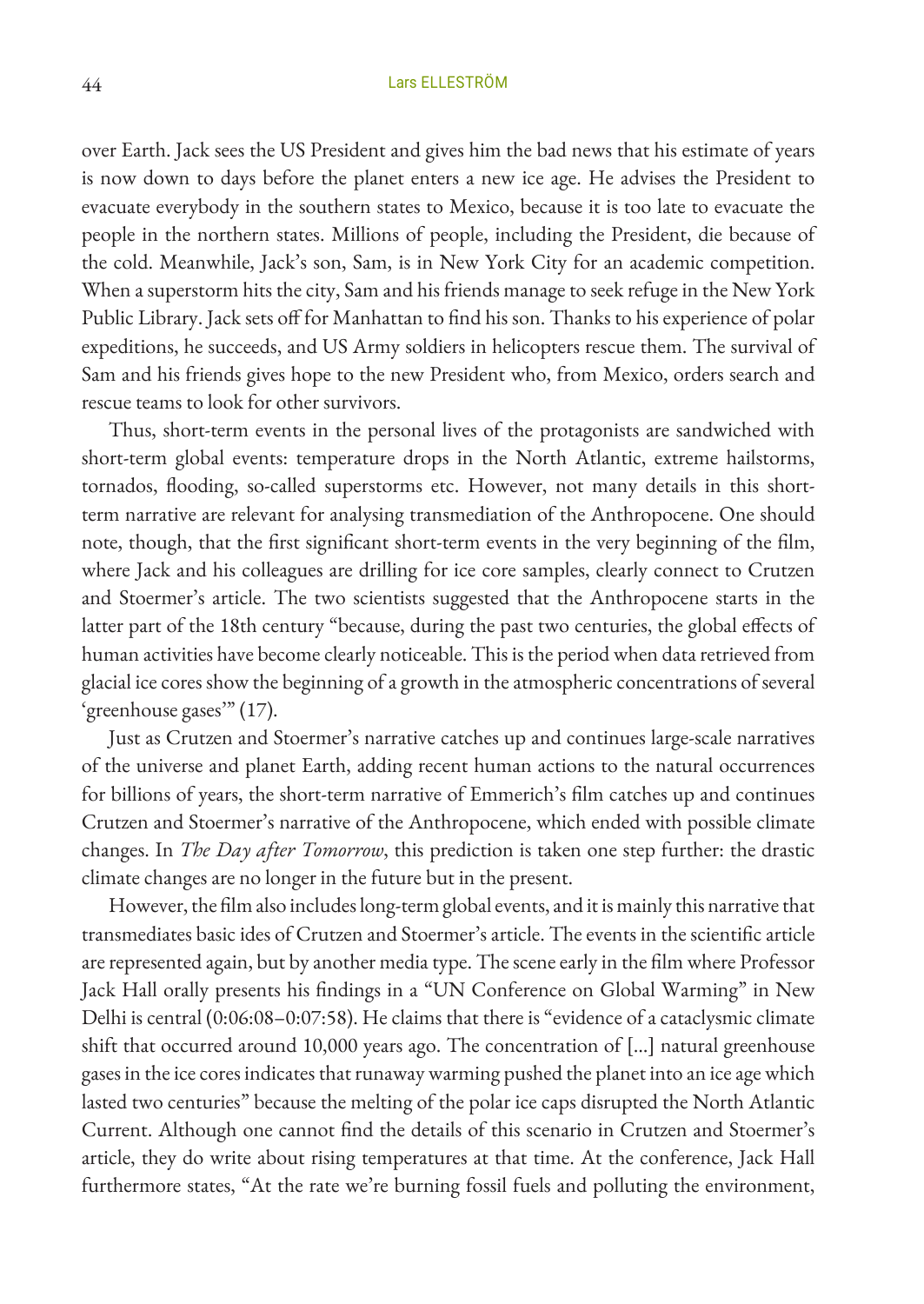the ice caps will soon disappear". Towards the end of the film, the new US president talks about the consequences of "consuming our planet's natural resources" (1:47:07–1:47:40). All these human actions are core events also in Crutzen and Stoermer's article. The last major event in the long-term narrative as well as the short-term narrative of *The Day after Tomorrow* is the beginning of a new ice age because of a disruption of the North Atlantic Current, which, according to Jack Hall in the film, parallels what happened 10,000 years ago. It is also a possible future core event in Crutzen and Stoermer's article.

Clearly, and not very surprisingly, large parts of the scientific story of the Anthropocene are successfully transmediated to Emmerich's feature film. However, not everything in the film is correct according to scientific media type expectations. Michael Svoboda notes that, "Due to its success, [*The Day after Tomorrow*] has elevated a lowprobability scenario into an iconic image for climate change" (Svoboda 2016: 59). Maria Sakellari refers to "the exaggerations and false scientific facts of the film" (Sakellari 2015: 830). Yet, this is not relevant for the main points of this paper. My notion of truthfulness concerns a different aspect that has little to do with whether verbal propositions or other forms of representations, such as those offered by a scientific article or a feature film, do or do not *correspond* to already known circumstances (Elleström 2018: 423). My concern here regards the broader and more fundamental question how truthfulness is *established* – and in contrast to other sign types, which indeed may correctly correspond to the extracommunicational, indices actually establish truthfulness (Elleström 2018: 444). Even though *The Day after Tomorrow* may contain representations that do not correspond to known facts (which can be the case also for scientific publications that nevertheless provide useful knowledge), the film can simultaneously represent things that can be traced back to indices that actually establish perceived truthfulness.

The question is, then, whether, and, if so, to what extent transmediation of truthfulness between science and art and entertainment, through indices, is possible without corruption. Because of variations of basic media traits among media products categorized as scientific articles, our source media type, and because feature films constitute only one example of a qualified target media type, my somehow frustrating general answer has to be that it all depends on the specific traits of involved media products and media types. However, the specific media products chosen for this paper demonstrate that such a transmediation is indeed sometimes fully possible to realize substantially. Let me explain.

As noted, truthfulness of several scientific articles, including Crutzen and Stoermer's "The 'Anthropocene'", depends on connections to associated media products through chains of signs that, sooner or later, must contain strong indices that establish real connections to the extracommunicational domain. Written words in scientific communication, mainly constituted by symbols representing through habitual connections between signs and objects, do not as such create truthfulness. However, given that one indeed reaches such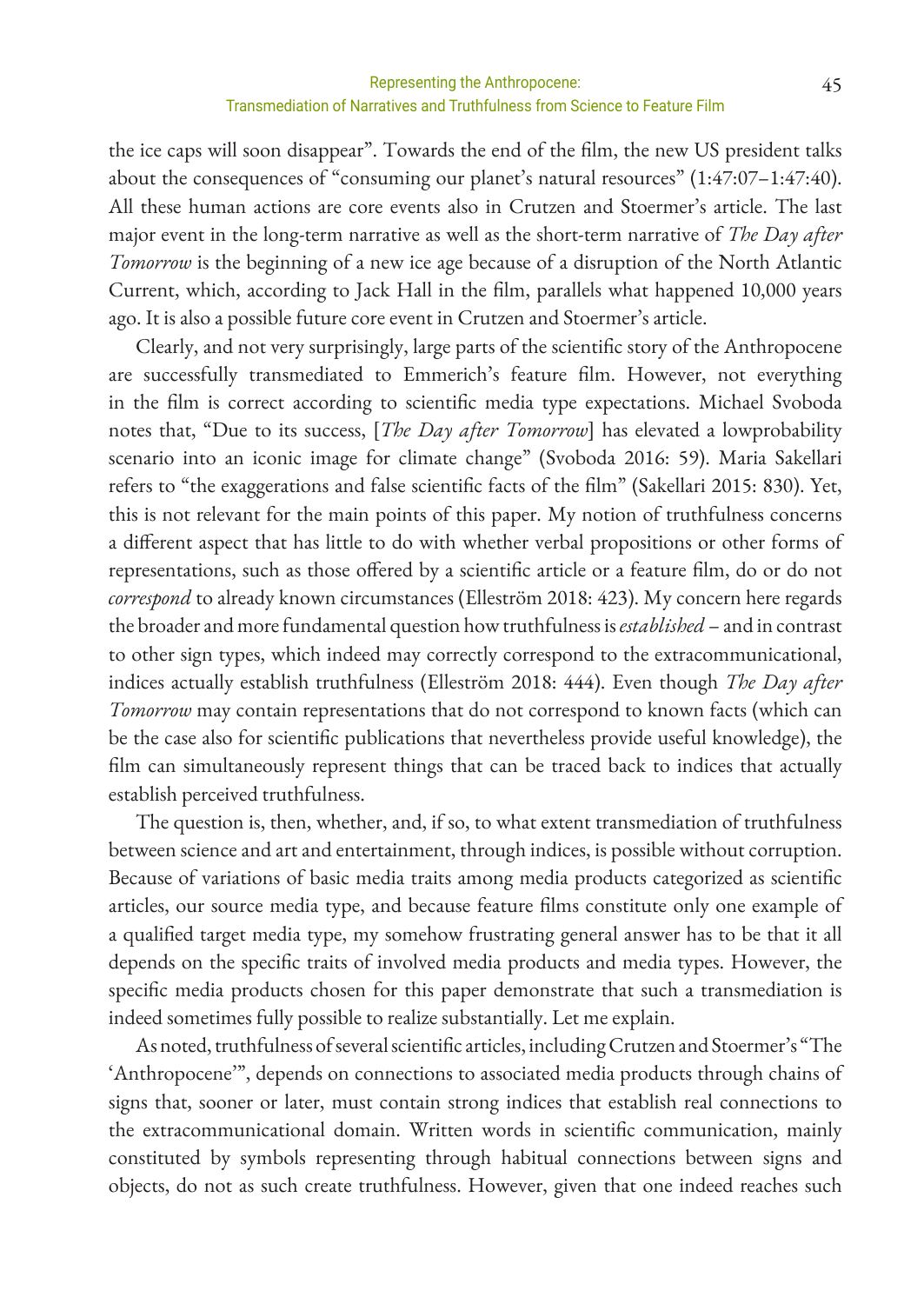indices, the kind of truthfulness that is expected in science can certainly be transmediated to a broad variety of media types through chains of symbols and icons eventually connecting to indices representing the extracommunicational domain.

Thus, some core parts in the long-term narrative of *The Day after Tomorrow* are equally scientifically truthful as when represented in scientific articles, because, as with many scientific articles, they depend on indices in associated media products that establish perceived truthfulness. In this case, there is no essential difference in achieving truthfulness between listening to an oral presentation of a paper such as Crutzen and Stoermer's "The 'Anthropocene'" and listening to Jack Hall's talk at a scientific conference represented in the film. In this specific case, at least, the transmediation from written to spoken language symbols does not imply any major changes. Nor is the predominance of visual and auditory spatiotemporal iconicity in feature films – although central for transmediation of media characteristics generally – essential for transmediation of truthfulness particularly. Truthfulness depends on indexicality.

#### **Conclusion**

To wrap up my arguments, transmediation of narratives (and more specifically narratives of human actions changing the environment on a global scale) among several dissimilar media types is undoubtedly fully possible. Considering that narration is long since acknowledged as a transmedial phenomenon, this is in a way old news. Yet, I want to emphasize that the transmedial capacity of narration includes media types such as scientific articles that are normally analysed in different ways compared to media types primarily designed to be artistic or entertaining.

Although one can also conclude that it is possible to transmediate what one expects to be scientific truthfulness (towards details, the particular and the atypical) to at least some other media types (that are expected to be truthful in other ways), this issue is more complex. That is because, compared to narration, which is generally more directly analysable in delimited media products, truthfulness often depends on associated media products and compound chains of signs leading to extracommunicational indices. Detailed examination of source and target media products in each case of assumed transmediation is required. Yet, I hope to have demonstrated that, in spite of basic as well as qualified media differences between scientific articles and feature films, artistic and entertaining media products may well be truthful in a manner similar to scientific articles.

However, because there is such a broad spectrum of basic and qualified media differences, one cannot extend this assumption to all media types without further ado. Moreover, although there is nothing that prevents feature films (and many other media types of art or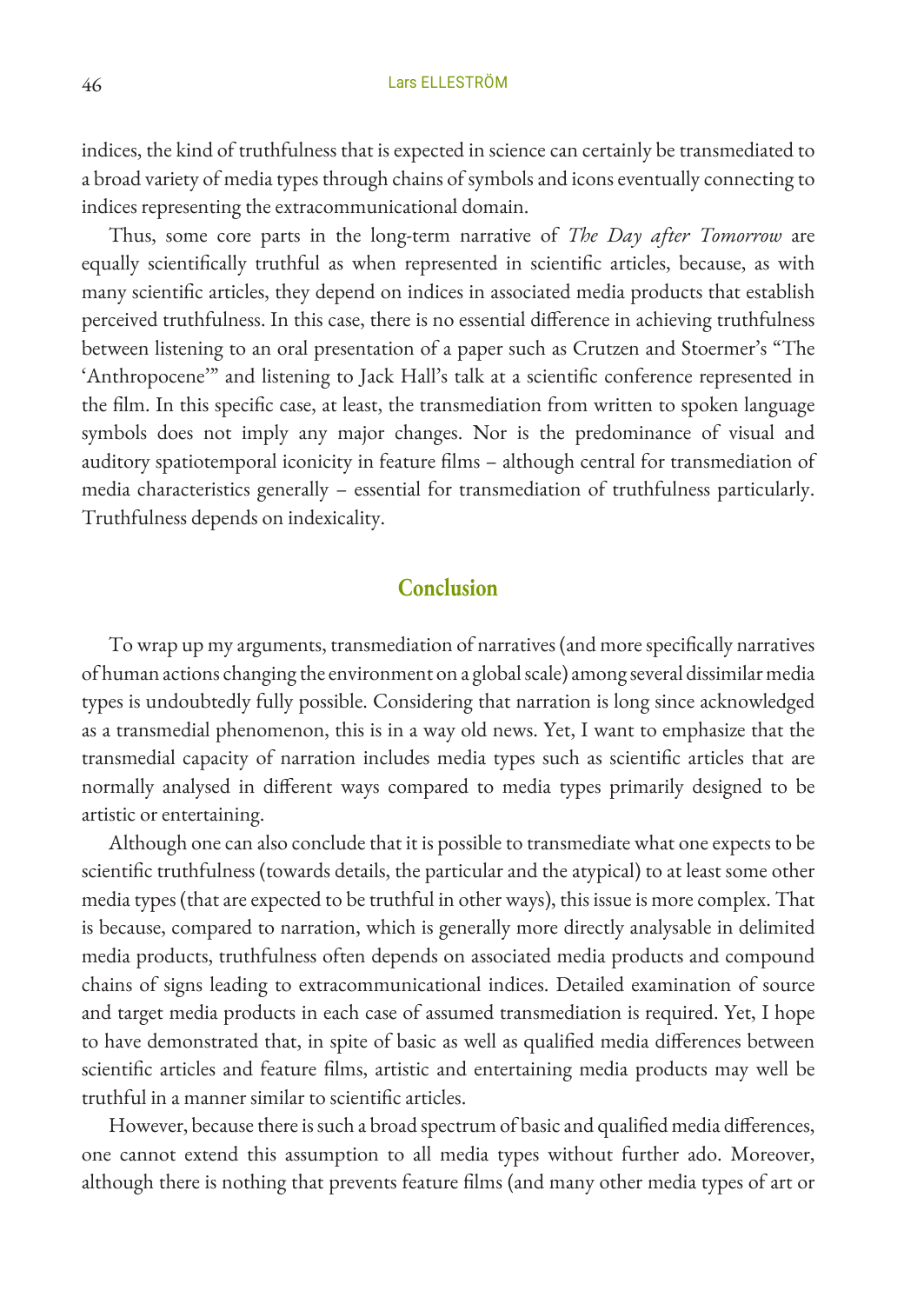entertainment with relatively fuzzy borders) from incorporating traits from a media type such as a scientific article, the reverse order of transmediation would probably be much more difficult due to the strictly regulated conventional borders of scientific articles.

Nevertheless, one may speculate about the possibility of works of art and entertainment being even more directly scientifically truthful than scientific articles such as Crutzen and Stoermer's "The 'Anthropocene'" that depend on associated media products. Strongly indexbased media types, such as various forms of films and photography, may well be relevant for science and thus truthfully represent those aspects of the extracommunicational domain that one expects scientific communication to reveal. Although this is hardly the case for *The Day after Tomorrow*, with its computer-generated moving visual images of catastrophic events, other artistic media products substantiate this assumption. For instance, James Balog's artistic time-lapse videos of ice loss due to climate change are part of the Extreme Ice Survey project; although clearly works of artistic value, these videos are at the same time used as real evidence by scientists working within the project (Bruhn and Gjelsvik: 129).

### **Works Cited**

- Bal, Mieke. *Narratology: Introduction to the Theory of Narrative*. Third edition, University of Toronto Press, 2009.
- Bruhn, Jørgen. "'We're Doomed Now What?': Transmediating Temporality into Narrative Forms". *Transmediations: Communication Across Media Borders*. Edited by Lars Elleström and Niklas Salmose, Routledge, 2020, pp. 217–234.
- Bruhn, Jørgen and Anne Gjelsvik. *Cinema Between Media: An Intermediality Approach*. Edinburgh University Press, 2018.
- Chatman, Seymour. *Story and Discourse: Narrative Structure in Fiction and Film*. Cornell University Press, 1978.
- Crutzen, Paul J. and Eugene F. Stoermer. "The 'Anthropocene'". *Global Change Newsletter*, vol. 41, 2000, pp. 16–18.
- Dahlstrom, Michael F. and Dietram A. Scheufele. "(Escaping) the Paradox of Scientific Storytelling". *PLoS Biol*, vol. 16, no. 10, 2018, pp. 1–4.
- Elleström, Lars. "The Modalities of Media: A Model for Understanding Intermedial Relations". *Media Borders, Multimodality and Intermediality*. Edited by Lars Elleström, Palgrave Macmillan, 2010, pp. 11–48.
	- \_\_\_\_\_. *Media Transformation: The Transfer of Media Characteristics Among Media*. Palgrave Macmillan, 2014.
	- \_\_\_\_\_. "Coherence and Truthfulness in Communication: Intracommunicational and Extracommunicational Indexicality". *Semiotica*, vol. 225, 2018, pp. 423–446.
	- \_\_\_\_\_. *Transmedial Narration: Narratives and Stories in Different Media*. Palgrave Macmillan, 2019.